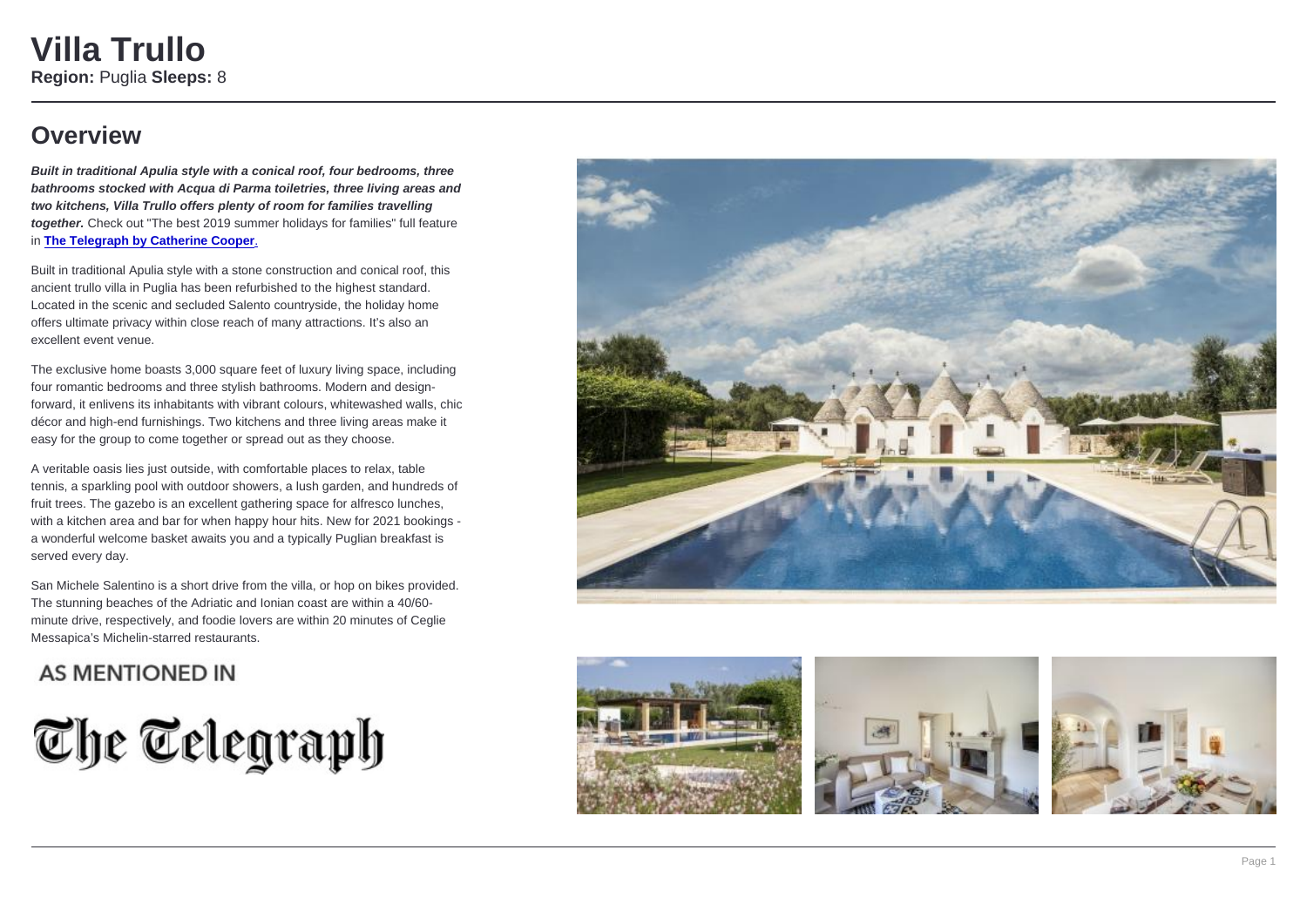### **Facilities**

Wow Factor • Quirky • Private Pool • Beach Nearby • Ideal for Babies & Toddlers • Ideal for Kids • Ideal for Teens • Wi-Fi/Internet • Air-Con • Pets Welcome • BBQ • All Bedrooms En-Suite • Ideal for Parties • Ground Floor Bed & Bath • Satellite TV • Wine Cellar • Outdoor Games • Table Tennis • DVD • Working Fireplace • Heating • Cot(s) • High Chair(s) • Rural Location • Walking/Hiking Paths • Wine Tasting • Fishing • Outstanding Landscapes • Outdoor Pursuit & Activities • Tourist Towns & Villages • Historical Sites • Romantic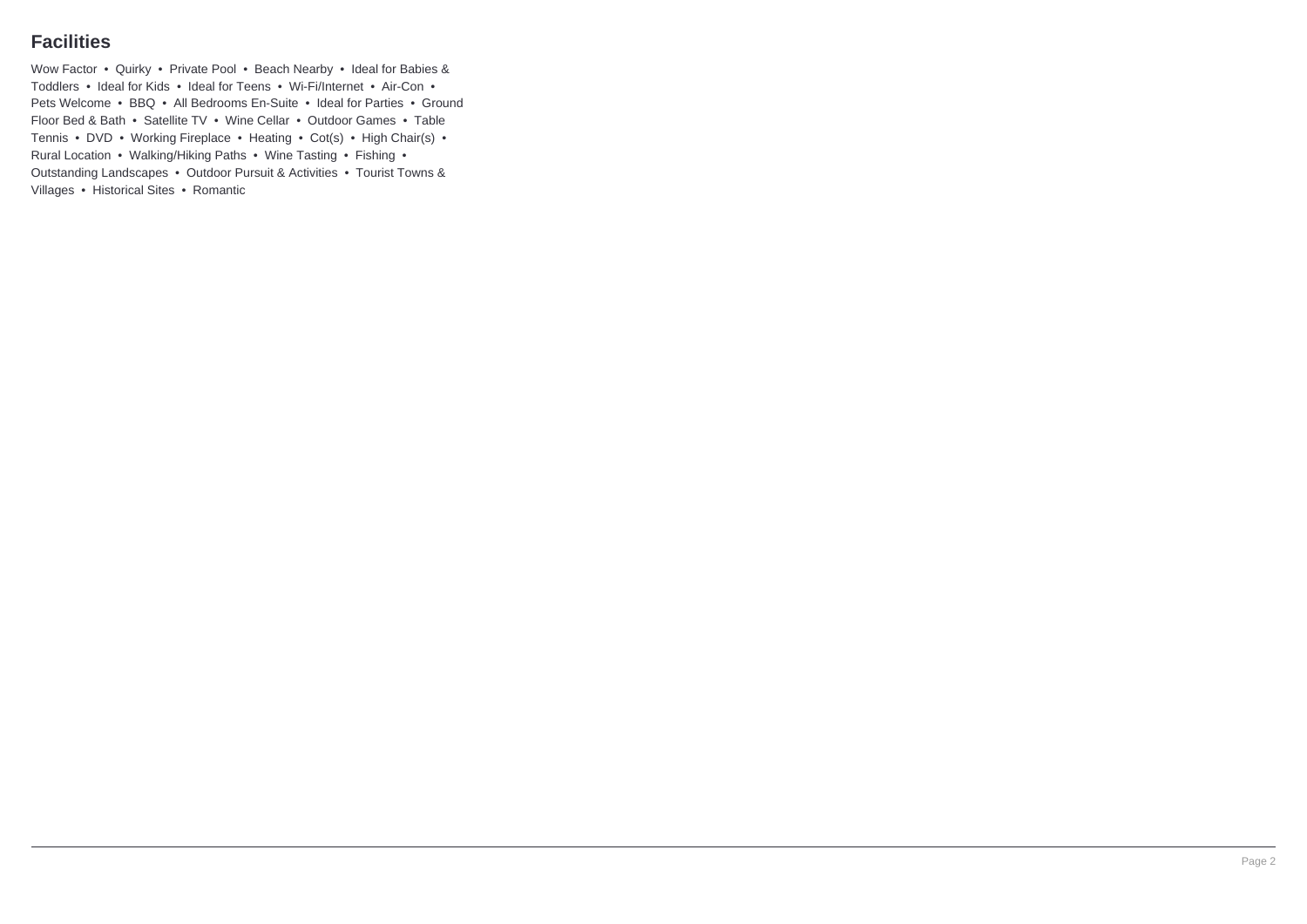## **Interior & Grounds**

#### **Villa Interior**

- Four double bedrooms
- Three bathrooms
- Two living rooms
- Two fully-equipped kitchen

#### **Outside grounds**

- Outdoor kitchen
- Two stone courtyards with outdoor furniture
- Large gazebo with a kitchen bar, tables and chairs
- Swimming pool (14x7m, depth 1.40 to 1.90 m), open approximately from mid-
- May to end-September
- Two showers
- Garden with more than 800 local trees, shrubs and herbs
- Table tennis

#### **Facilities**

- Private parking
- Wine cellar
- Alarm system
- Acqua Di Parma toiletries
- Guest office with laptop & printer
- Bathrobes and slippers
- Hairdryer in every bathroom
- Washing machine and iron
- Air conditioning in every room







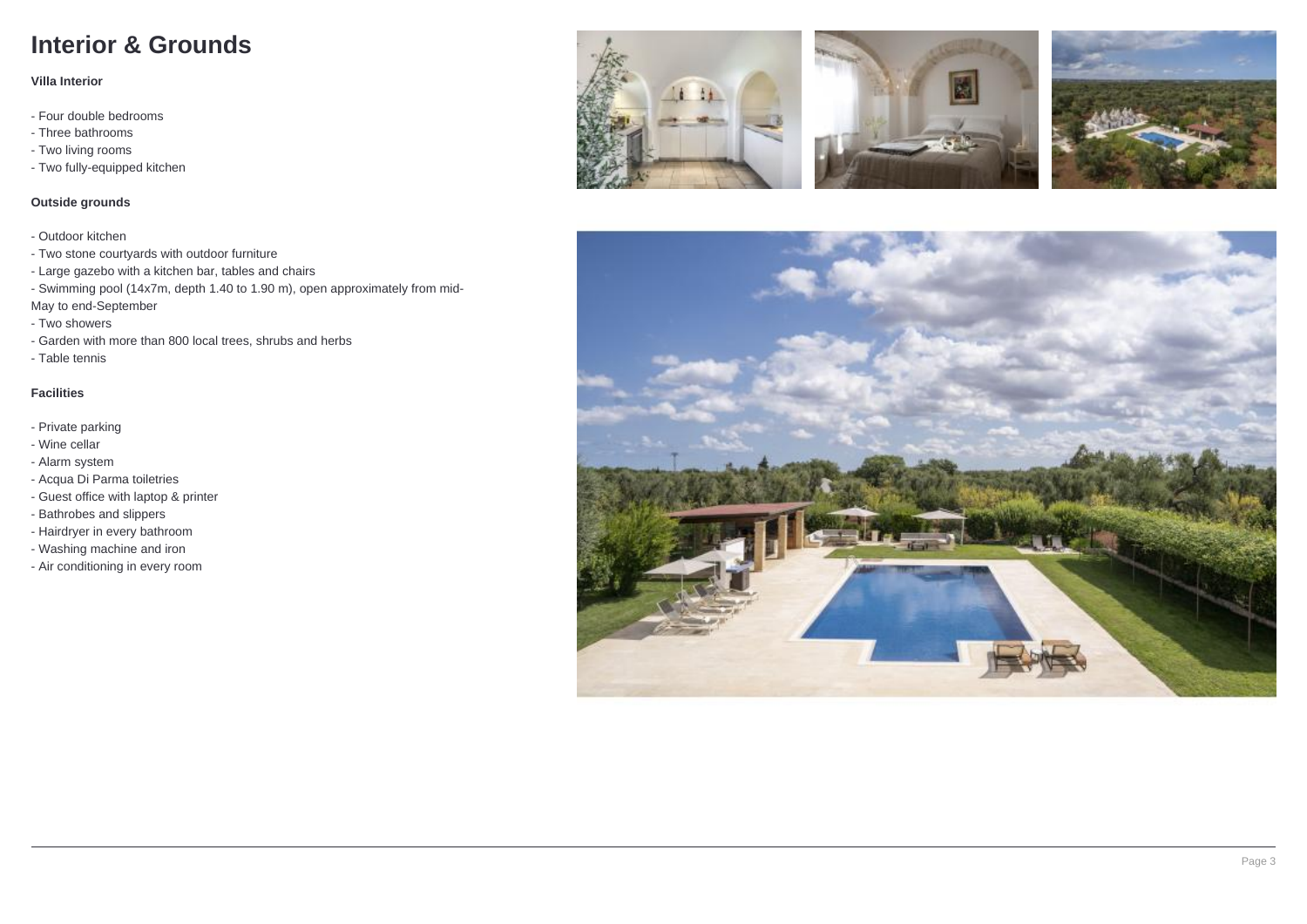## **Location & Local Information**

Villa Trullo is situated in the Salento Countryside, a gorgeously scenic area easily accessible both by air and rail. The property is very close to Ostuni, Ceglie, Messapics and Alberobello and is just 40 minutes away from Brindsi Airport. It is 22 km from the white shores of the Adriatic coast and one hour from the Ionian coast.

Ferry services to the Greek islands from the port of Brindsi are only 40 minutes away. The estate is surrounded by farms where guests are welcome to taste and buy the local produce that makes up traditional, rich Salentino cuisine.

The closest town is San Michele Salentino. It is roughly a 10-minute drive from the villa.

### **Local Amenities**

| <b>Nearest Airport</b>     | <b>Brindisi</b><br>(30 km)      |
|----------------------------|---------------------------------|
| Nearest Airport 2          | Bari<br>(117 km)                |
| Nearest Village            | San Michele Salentino<br>(3 km) |
| <b>Nearest Town/City</b>   | Ceglie Messapica<br>(16 km)     |
| Nearest Beach              | <b>Torre Guaceto</b><br>(22 km) |
| <b>Nearest Restaurant</b>  | San Michele Salentino<br>(3 km) |
| Nearest Bar/Pub            | San Michele Salentino<br>(3 km) |
| <b>Nearest Supermarket</b> | San Michele Salentino<br>(3 km) |
| Nearest Shop               | San Michele Salentino<br>(3 km) |
|                            |                                 |

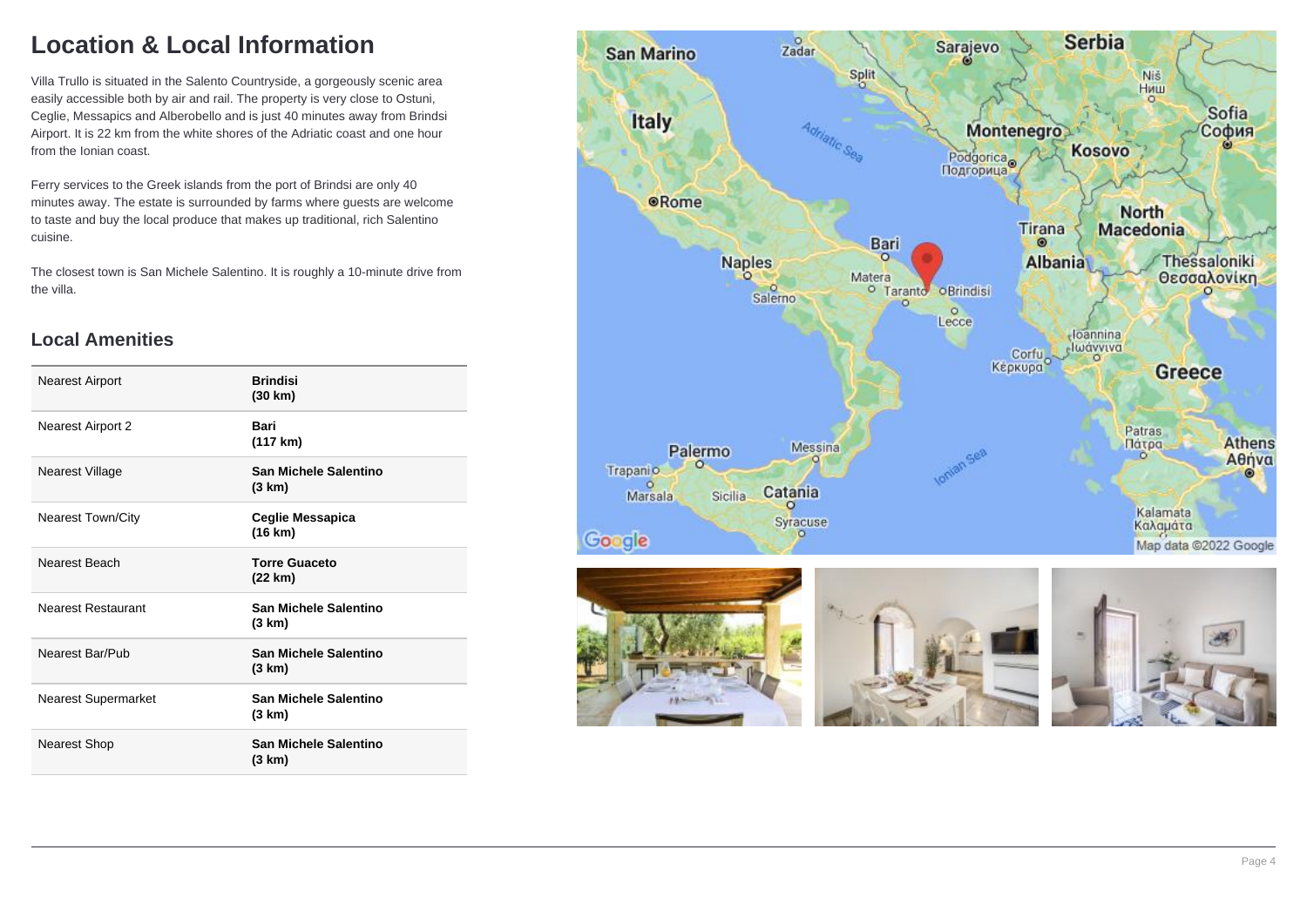## **What Oliver loves…**

- Pick fresh fruit and nuts from the garden; apricots, lemons, almonds and pomegranates abound!
- Keep cocktail hour going past sunset; the outside area has speakers for dance parties and the pool and terraces light up at night
- This villa in Puglia boasts an ancient construction uniquely specific to the region
- The bathrooms are all stocked with luxurious Acqua Di Parma toiletries for guets to enjoy
- New for 2021 bookings a typically Puglian breakfast is included as well as a wonderful welcome basket with all sorts of local delights

# **What you should know…**

- The layout of the trulli are not adapted for wheelchair access
- Not all bedrooms are en-suite